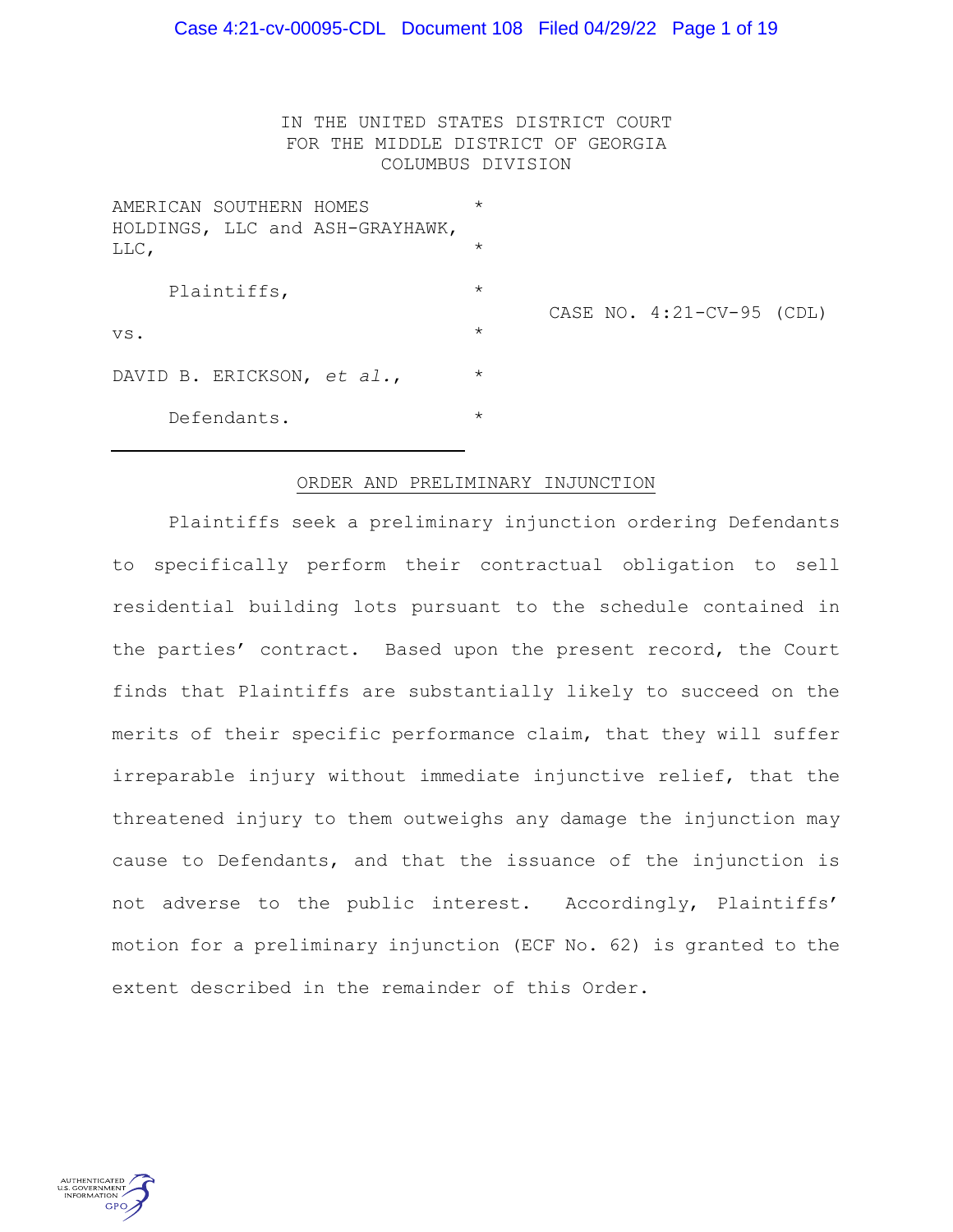## BACKGROUND AND FACTUAL FINDINGS

Plaintiff ASH-Grayhawk, LLC ("ASH-GH") and its corporate parent, American Southern Homes Holdings, LLC ("ASHH") entered into a contract for the purchase of residential building lots pursuant to a schedule with Defendants David Erickson, his wife, and several associated corporate entities. The parties' relationship deteriorated, and Defendants purported to terminate the contract and refused to sell any more lots to Plaintiffs. When Plaintiffs first moved for a preliminary injunction, the Court denied the Plaintiffs' motion as premature because Defendants' time for performance had not yet expired. Order (Sept. 21, 2021), ECF No. 46. After the time for performance passed, Plaintiffs filed the current motion for a preliminary injunction for lots due December 31, 2021. Prior to the hearing on that motion for preliminary injunction, the time expired for Defendants to provide lots for the first quarter of 2022 with Defendants refusing to provide any lots pursuant to the contract schedule. Plaintiffs now seek preliminary injunctive relief directing Defendants to provide lots Plaintiffs claim are due for the last quarter of 2021 and the first quarter of 2022.

The Court makes the following factual findings based upon the present record. These findings are supported by the affidavits submitted by the parties. ASHH acquires, integrates, and operates homebuilding companies in the United States. 2d Am. Compl. ¶ 1,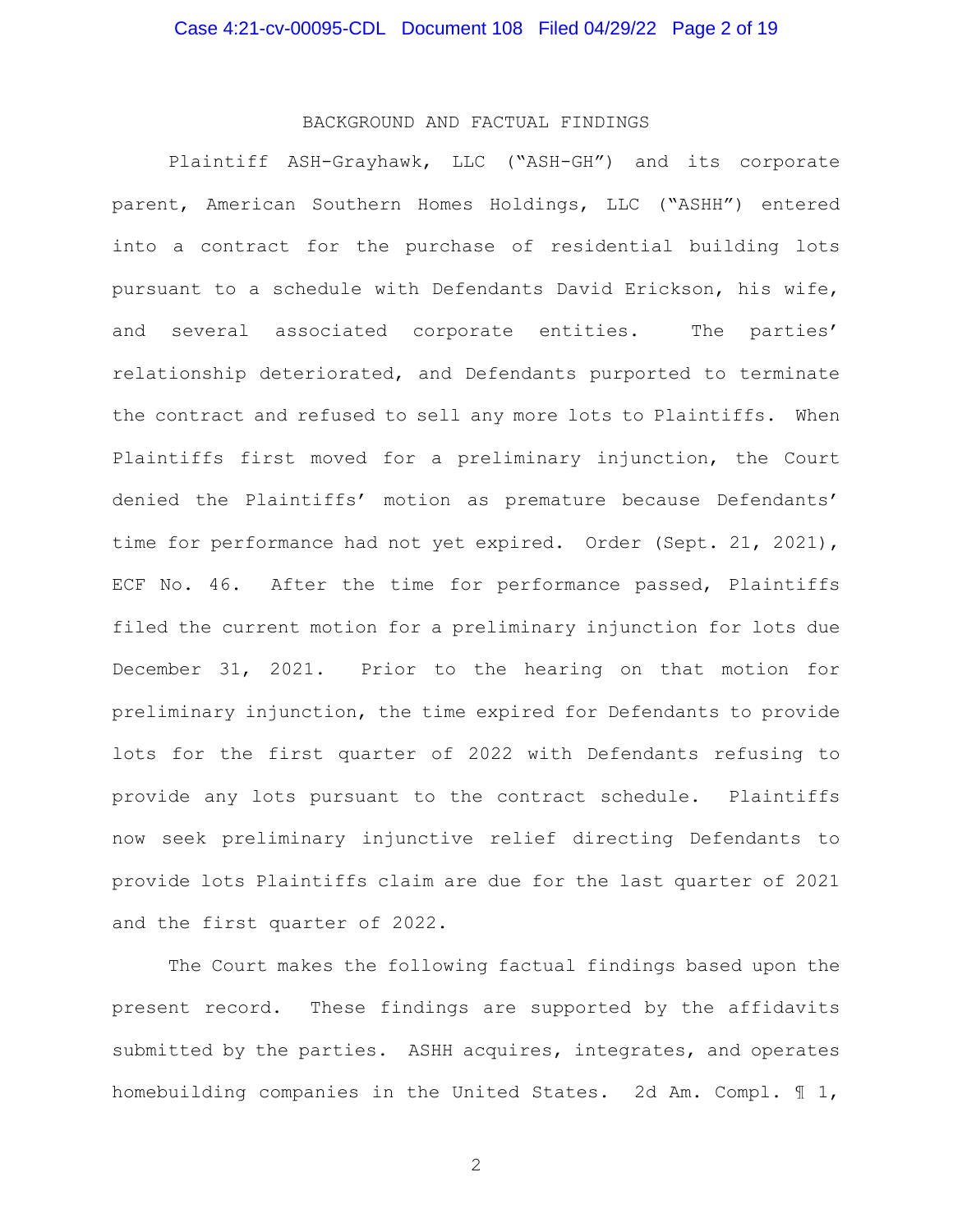## Case 4:21-cv-00095-CDL Document 108 Filed 04/29/22 Page 3 of 19

ECF No. 71. ASHH is the indirect parent of ASH-Grayhawk, LLC ("ASH-GH"), a Columbus, Georgia homebuilding company. *Id.* ¶¶ 22- 23. ASH-GH negotiated with David Erickson to acquire the assets of Grayhawk Homes, Inc. *Id.* ¶ 2. As part of this transaction, the parties entered into several contracts, including a Land Purchase Agreement ("Agreement") requiring Erickson to serve as a "land banker" for ASH-GH. *Id.* ¶ 3. Erickson served on ASHH's board as the interim CEO after the acquisition but resigned after he was not made the permanent CEO. *Id.* ¶¶ 6-8. Soon thereafter, Erickson announced his intention to compete in the homebuilding industry. *Id.* ¶ 10. Erickson's relationship with Plaintiffs swiftly deteriorated, and Defendants purported to terminate the Agreement and refused to sell any more lots to Plaintiffs.

Under the Agreement, Erickson, his wife Rose Anne, and the various LLC Defendants owned in whole or in part by the Ericksons agreed to develop land into roughly 1,600 finished lots that would be sold to ASH-GH according to a "Takedown Schedule." *Id.* ¶¶ 3, 77. The Agreement categorized lots as "finished" ("Phase A"), under development ("Phase B"), or as lots on "raw land" that Defendants agreed to develop ("Phase C"). Land Purchase Agreement 1, ECF No. 71-2. (hereinafter "Agreement"). The parties were required to "agree to the order in which specific Phase C Lots will be developed" during the "first full year after the Closing under the [Asset Purchase Agreement]." *Id.* § 10. The parties did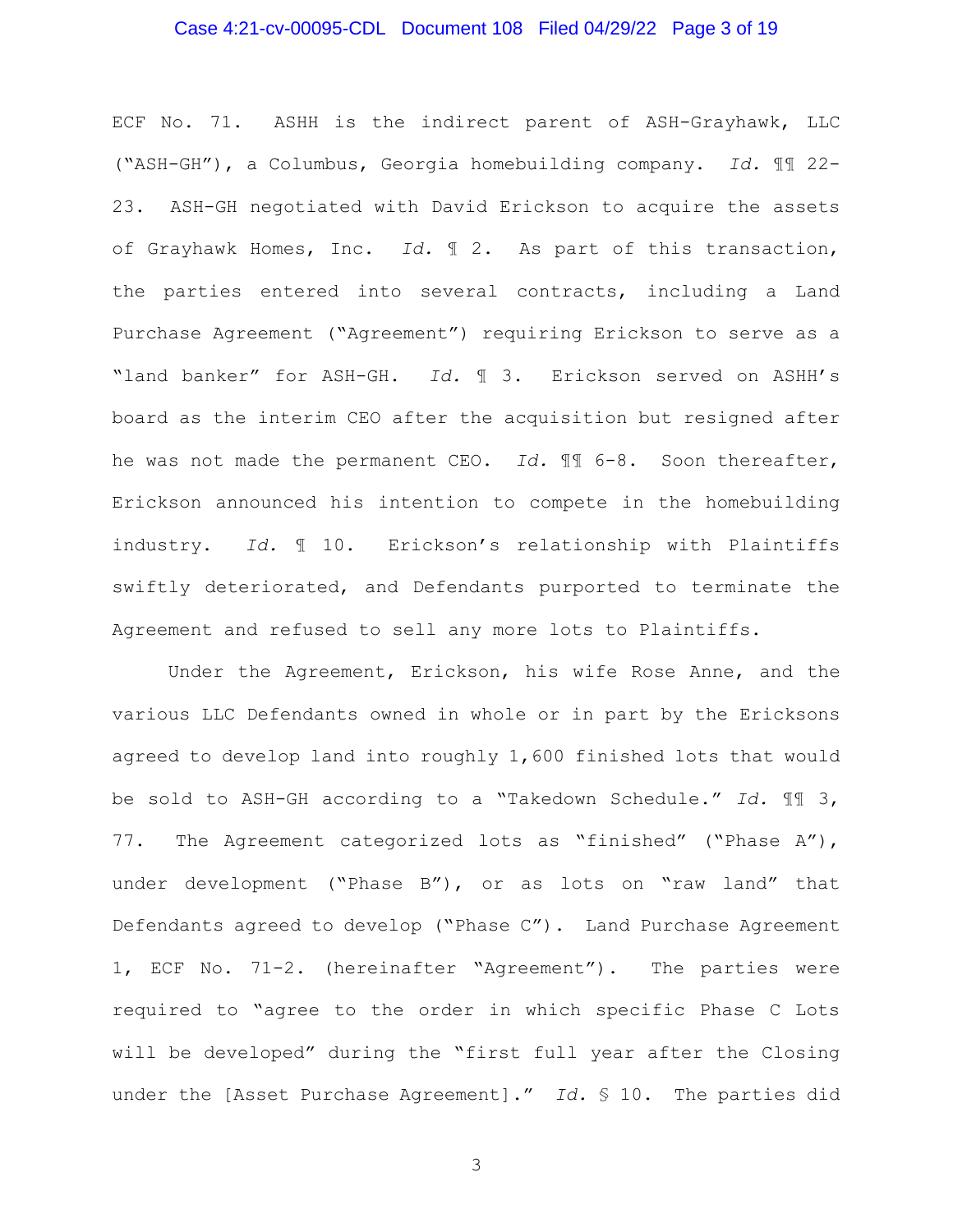## Case 4:21-cv-00095-CDL Document 108 Filed 04/29/22 Page 4 of 19

not, however, develop an order of Phase C lot development during the first full year after closing. The Takedown Schedule provided for a minimum purchase of each type of lot during each quarter of the year. If ASH-GH purchased more than the minimum number of a certain type of lot during a quarter, the Agreement provided that the excess lots would be "credited toward the Lot Takedowns required for the subsequent calendar quarter or quarters." *Id.* § 6. ASH-GH bought approximately 109 excess Phase B lots in prior quarters.

The parties could terminate the Agreement in the event of default. Specifically, if ASH-GH defaulted "in any of the terms or provisions of [the] Agreement prior to the closing of any Lot Takedown" and failed to cure the default within 45 days after receiving written notice of default from Defendants, Defendants' "sole and exclusive remedy" would be to "terminate [the] Agreement" and retain the lot deposit as liquidated damages. *Id.* § 34. A similar provision allowed Plaintiffs, after providing notice and an opportunity to cure within fifteen days, to terminate the Agreement or "pursue such other rights or remedies as are available at law or in equity, including but not limited to obtaining specific performance to compel Seller to . . . sell the Lots to Buyer." *Id.* § 35.

Plaintiffs, relying upon Section 35, sought to compel Defendants' specific performance of the Agreement after Defendants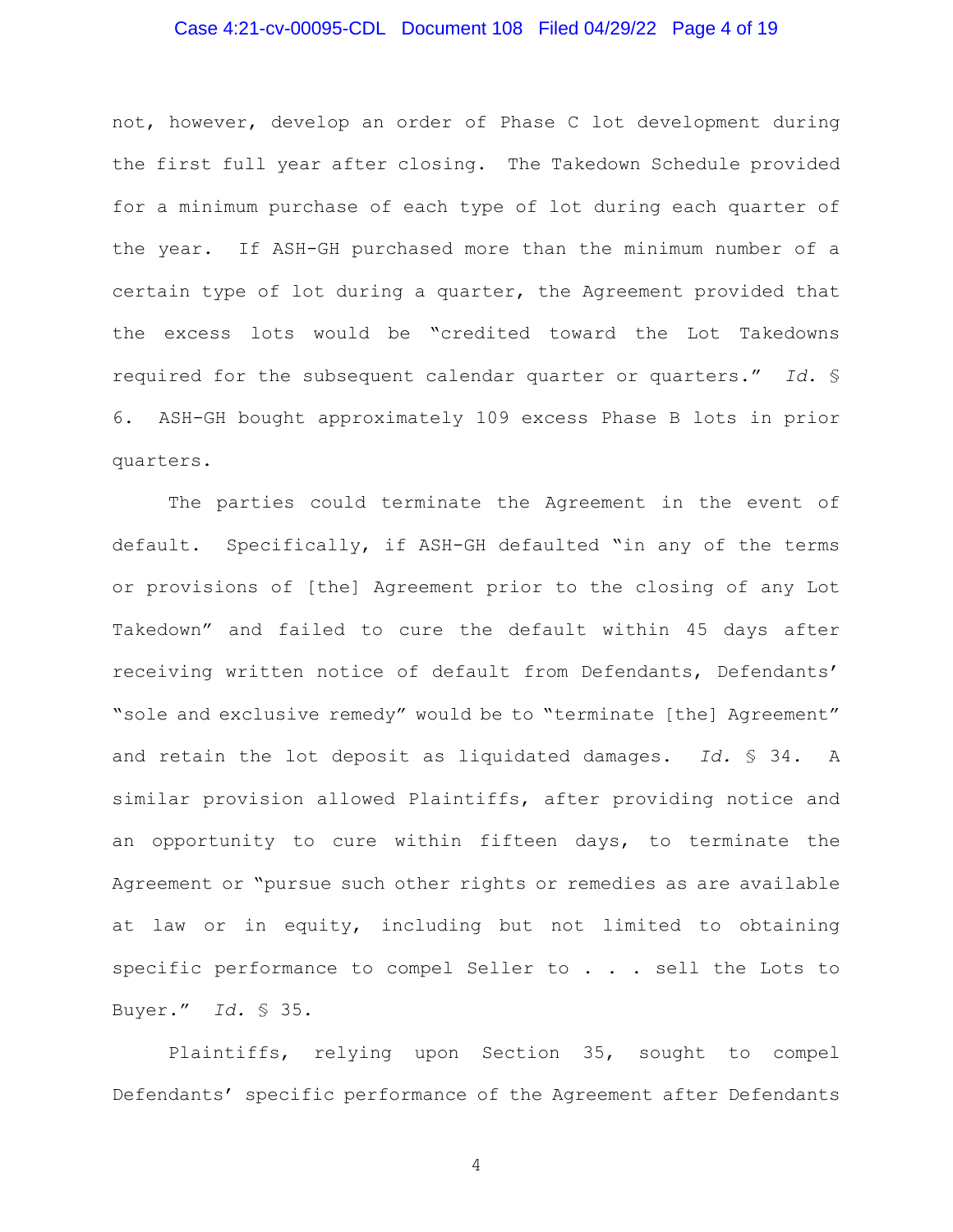## Case 4:21-cv-00095-CDL Document 108 Filed 04/29/22 Page 5 of 19

stated their intent to halt lot sales. Plaintiffs, however, did not send formal written notice as required by Section 35 prior to filing this action. Rather, Plaintiffs shared a draft of their complaint with Defendants and then sent Defendants a formal notice of default that Plaintiffs later expressly withdrew. Plaintiffs sent a formal written notice of default again after filing this action, waited until the time to cure had expired, and then filed a motion for preliminary injunctive relief. Plaintiffs repeated this process before filing the present motion.

#### DISCUSSION AND CONCLUSIONS OF LAW

Plaintiffs seek a preliminary injunction compelling Defendants to sell lots in accordance with the Takedown Schedule. Preliminary injunctions are intended to "preserve the status quo until the merits of the controversy can be fully and fairly adjudicated." *Ne. Fla. Chapter of Ass'n of Gen. Contractors of Am. v. City of Jacksonville*, 896 F.2d 1283, 1284 (11th Cir. 1990). A party seeking an injunction must show "(1) a substantial likelihood of success on the merits; (2) [that] irreparable injury will be suffered unless the injunction issues; (3) the threatened injury to the movant outweighs whatever damage the proposed injunction may cause the opposing party; and (4) if issued, the injunction would not be adverse to the public interest." *Wreal, LLC v. Amazon.com, Inc.*, 840 F.3d 1244, 1247 (11th Cir. 2016) (citations omitted). "Mandatory preliminary relief, which goes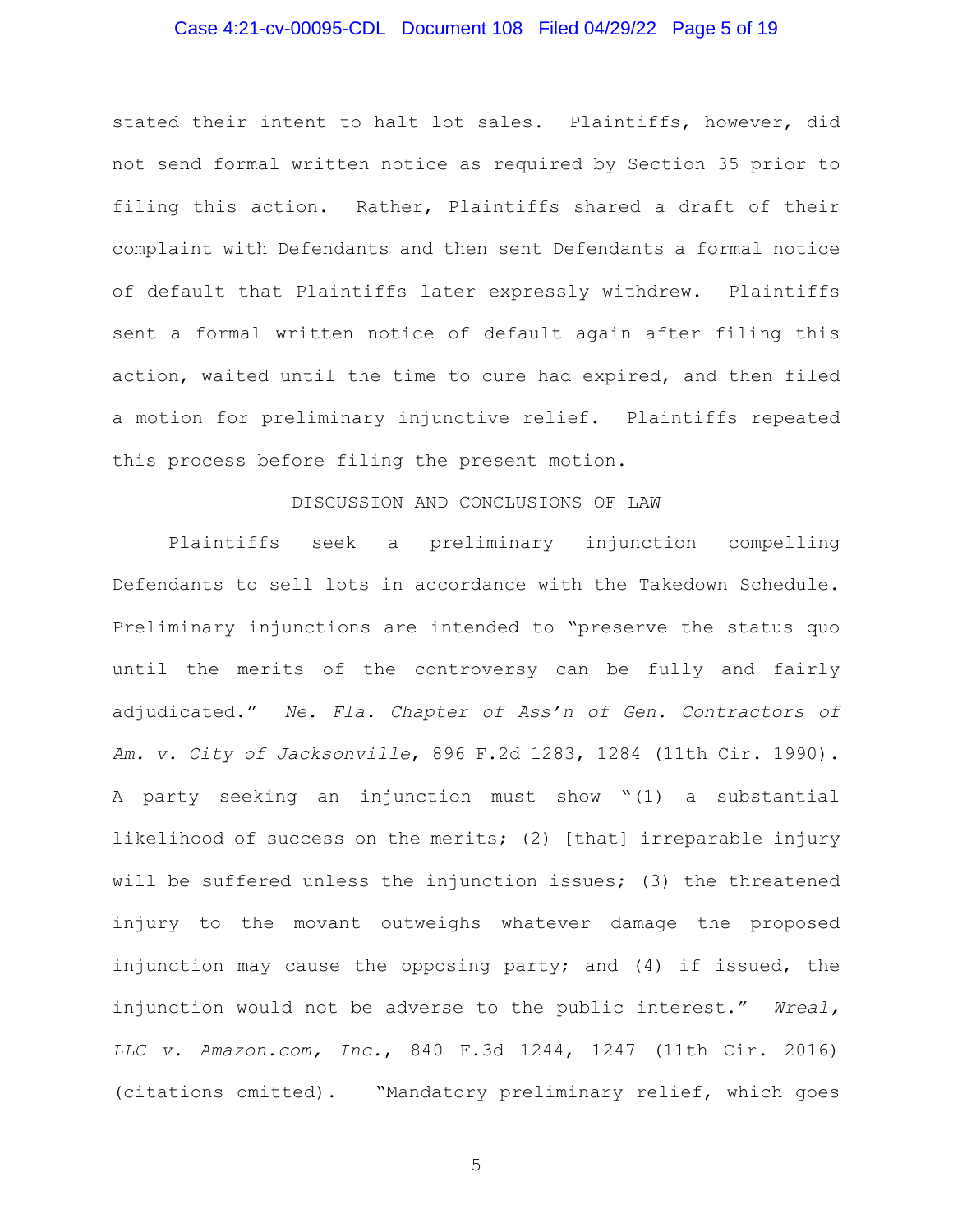## Case 4:21-cv-00095-CDL Document 108 Filed 04/29/22 Page 6 of 19

well beyond simply maintaining the status quo[,] is particularly disfavored, and should not be issued unless the facts and law clearly favor the moving party." *Martinez v. Mathews*, 544 F.2d 1233, 1243 (5th Cir. 1976).

#### **I. Substantial Likelihood of Success on the Merits**

The first element for preliminary injunctive relief requires the Court to evaluate whether Plaintiffs will likely succeed on the merits of their breach of contract claim. It is largely undisputed that Defendants have not provided Plaintiffs with any lots that were due under the parties' Takedown Schedule for the last quarter of 2021 and the first quarter of 2022. Defendants maintain that they are excused from any performance of the Agreement because they have properly terminated it. They next argue that even if the Agreement was not terminated, they owe Plaintiffs no Phase B lots because prior to the termination they provided Plaintiffs with lots in excess of the number required by the Agreement, and they get credit for those excess lots under the Agreement. As to the Phase C lots that were owed for the last quarter of 2021 and the first quarter of 2022, Defendants maintain that an essential term of the contract relating to those lots was never reduced to writing, and thus they owe no Phase C lots based on a violation of the statute of frauds. The Court addresses each of these issues in turn from the perspective of whether they will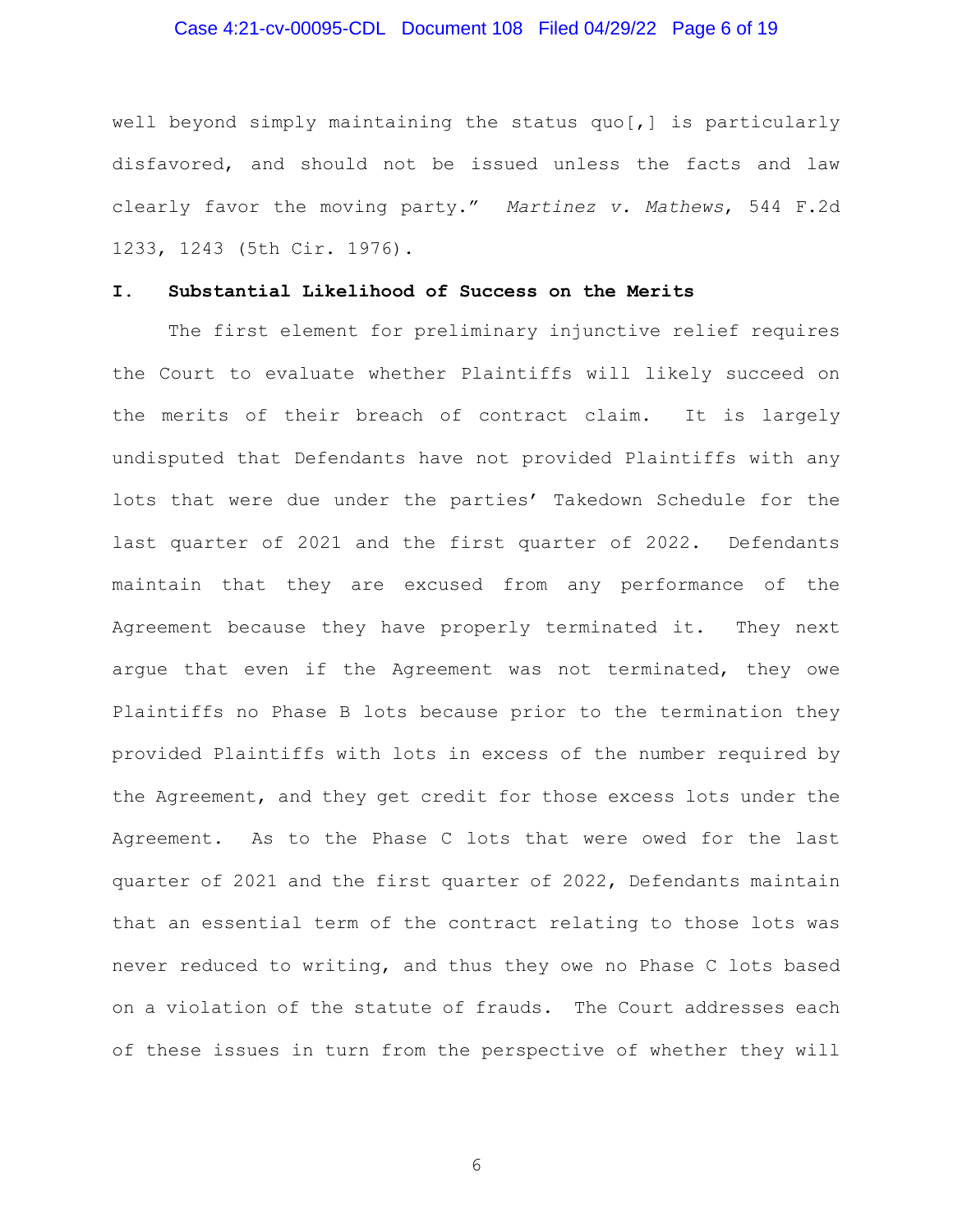## Case 4:21-cv-00095-CDL Document 108 Filed 04/29/22 Page 7 of 19

likely be resolved in a manner that will allow Plaintiffs ultimately to succeed on the merits.

#### A. Defendants' purported termination of the Agreement

Defendants contend that they have no further obligation to deliver lots because they effectively terminated the Agreement. Section 34 of the Agreement permits Defendants to terminate the Agreement if Plaintiffs "shall default in any of the terms or provisions of [the] Agreement prior to the closing of any Lot Takedown, and shall fail to cure such default within forty-five (45) days following written notice thereof given by Seller to Buyer." Defendants argue that Plaintiffs defaulted by failing to agree on the order of Phase C Lot development within the requisite timeframe and by failing to provide Defendants with notice before filing suit.

The Court finds that Plaintiffs did not default by failing to agree on a specific order of Phase C Lot development within a year after closing. Defendants argue that Erickson tried to set an order of lot development in the first year and that Plaintiffs were unresponsive. But the present record indicates that Defendants did not give Plaintiffs adequate notice and an opportunity to cure within that timeframe. Instead, the present record demonstrates that the parties were trying to develop a schedule for the Phase C lots. Erickson's email to Plaintiffs during the first year after closing in which he expressed a desire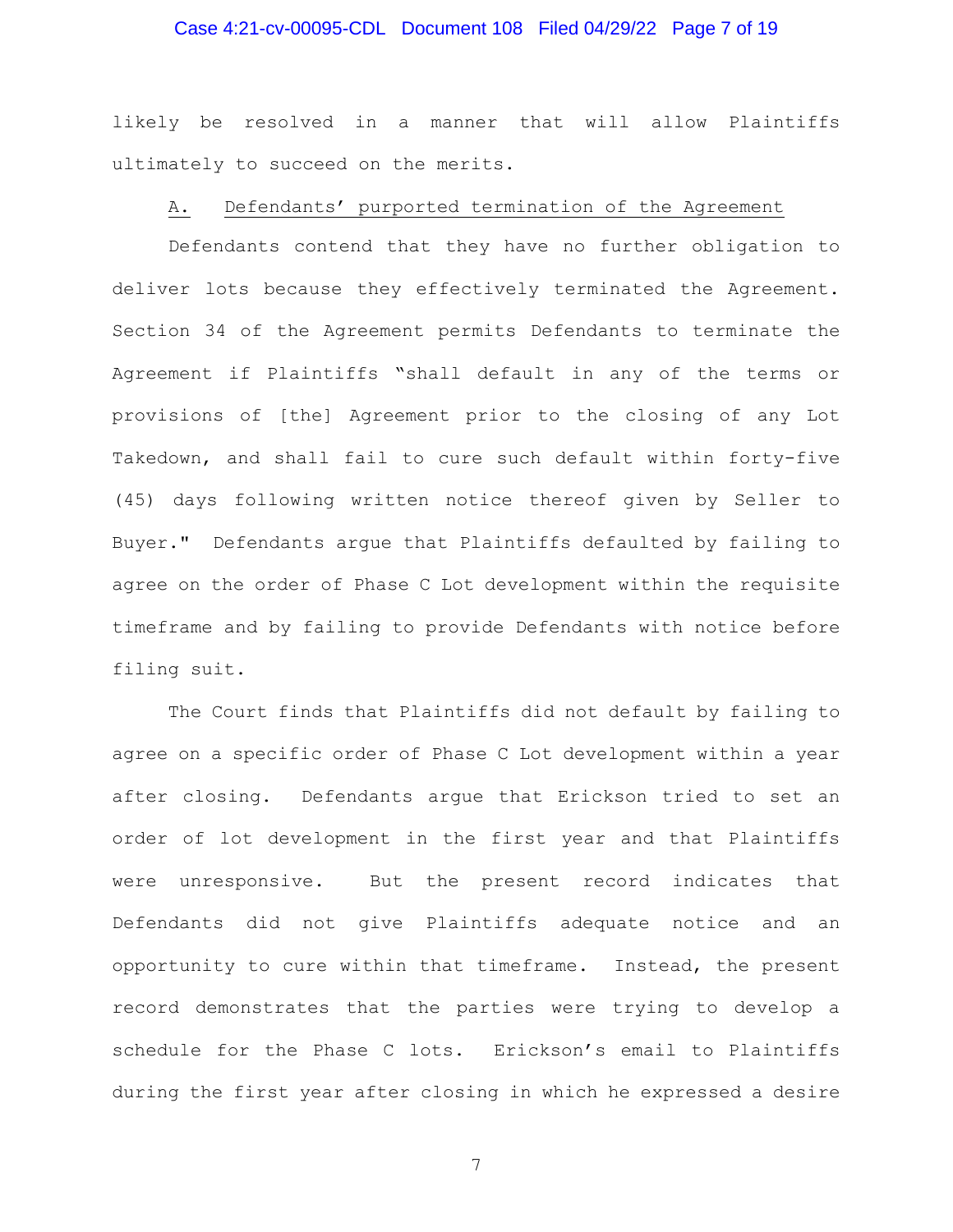## Case 4:21-cv-00095-CDL Document 108 Filed 04/29/22 Page 8 of 19

to work on the order of lot development with Plaintiffs does not amount to written notice that Plaintiffs were in default and needed to cure within 45 days. Neither party gave notice of default regarding the order of lot development until over a year after the closing. At that point, both parties exchanged notices of default and jointly prepared an order of lot development which would have the effect of curing any default. Ultimately, the parties produced a schedule to which they all agreed in principle. The fact that it was not finalized within the first year of the contract does not constitute a default authorizing termination of the contract under these circumstances.

Likewise, the Court does not find that Plaintiffs defaulted by failing to provide notice and an opportunity for Defendants to cure before filing this action. Section 35 of the Agreement allowed Plaintiffs to pursue "rights and remedies as are available at law or in equity," such as specific performance of the Agreement, if Defendants defaulted "in any terms or provisions of [the] Agreement" and failed to cure the default within 15 days following written notice by Plaintiffs. Defendants contend that this alleged failure to provide written notice constituted a default that triggered Defendants' right to terminate the Agreement pursuant to Section 34.

Under Georgia law, "[c]ontracts which set forth the manner in which a party must exercise a remedy in the event of a default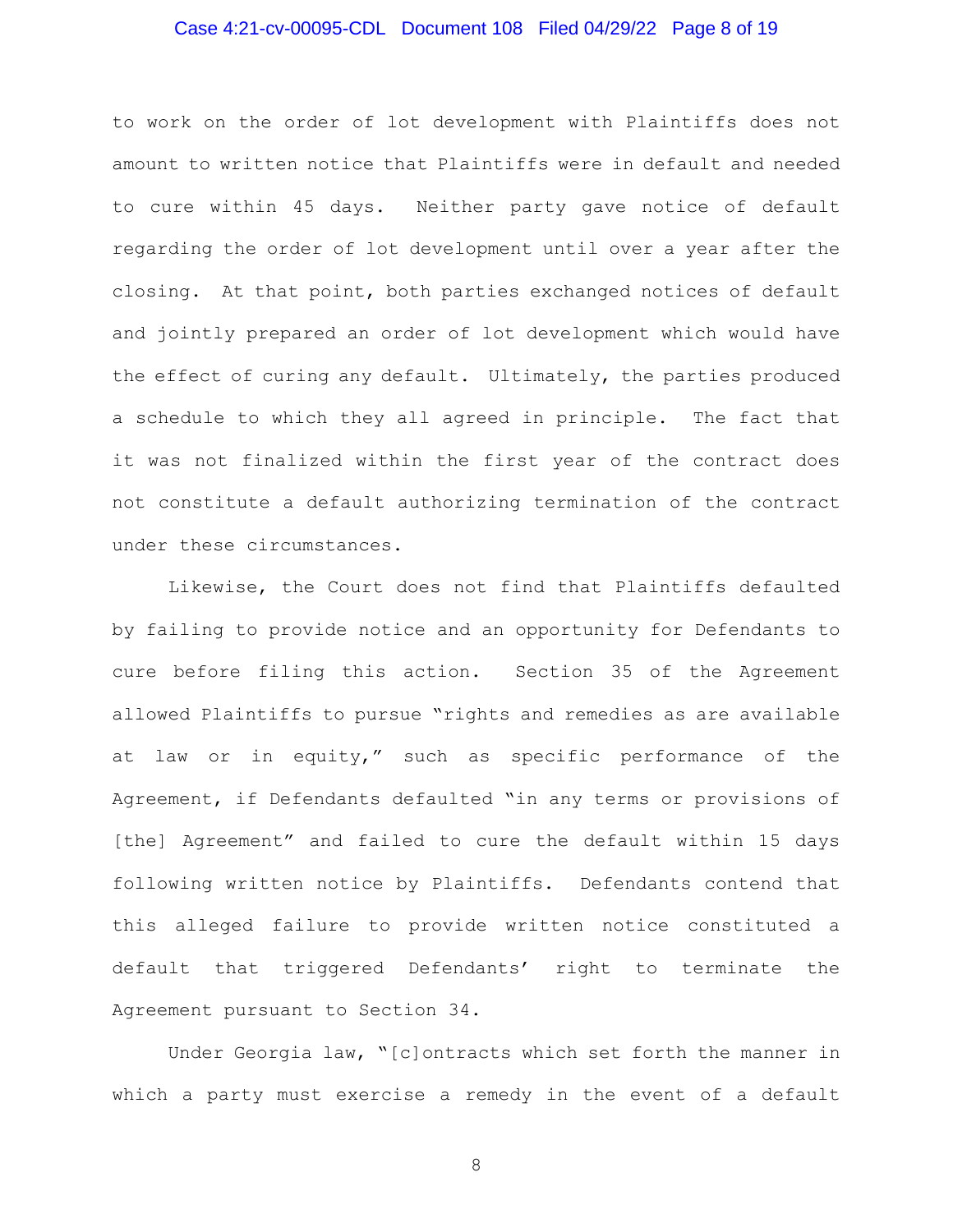## Case 4:21-cv-00095-CDL Document 108 Filed 04/29/22 Page 9 of 19

must be strictly adhered to." *In re Colony Square Co.*, 843 F.2d 479, 481 (11th Cir. 1988) (per curiam). While Plaintiffs provided Defendants with a draft complaint well before filing this action, Plaintiffs also expressly withdrew any formal notice of default after sending this draft complaint and after sending a letter expressly invoking the Agreement's notice and cure provision. Plaintiffs did not renew their notice of default prior to filing this action, and the Agreement expressly requires Plaintiffs to follow the notice and cure provision prior to pursuing any remedies at law or in equity.

The Court finds, however, that it is substantially likely that Plaintiffs will succeed on the merits of their argument that they properly cured any default. Section 34 states that Plaintiffs must be given an opportunity to "cure" their alleged default but does not specify how Plaintiffs must cure their alleged default. Here, after Plaintiffs filed this action and Defendants provided their notice of default on June 24, 2021, Plaintiffs sent a notice of default on June 24, 2021 and waited over 15 days to file their motion for a preliminary injunction seeking specific performance of the contract. Plaintiffs provided written notice again and waited 15 days before filing the present motion. Under these circumstances, Plaintiffs likely cured any default that may have resulted from their failure to provide proper notice initially of their lawsuit. And it is therefore likely that their alleged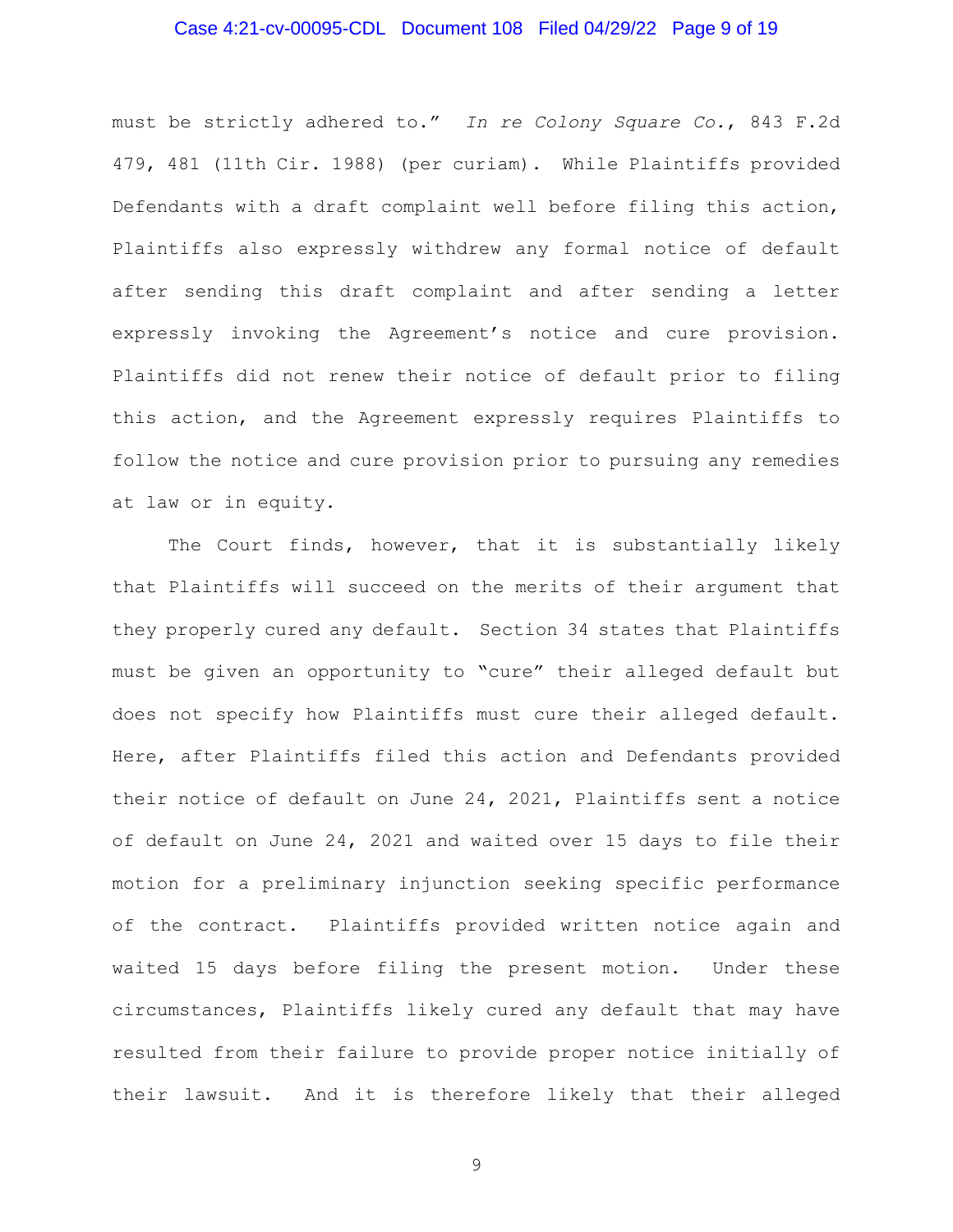#### Case 4:21-cv-00095-CDL Document 108 Filed 04/29/22 Page 10 of 19

default would not authorize the termination of the contract by Defendants.

### B. Statute of Frauds

Defendants argue that the Agreement's provision regarding Phase C lots is unenforceable under the statute of frauds. Under the Georgia statute of frauds, "[e]very essential element of the sale [of land] must be expressed in writing." *Edwards v. Sewell*, 656 S.E.2d 246, 249 (Ga. Ct. App. 2008). "If a contract fails to establish an essential term, and leaves the settling of that term to be agreed upon later by the parties to the contract, the contract is deemed an unenforceable 'agreement to agree.'" *Harmon v. Innomed Techs., Inc.*, 709 S.E.2d 888, 890 (Ga. Ct. App. 2011) (quoting *Hardnett v. Ogundele*, 661 S.E.2d 627, 629 (Ga. Ct. App. 2008)). Defendants contend that the Agreement language stating that the parties will "agree to the order in which specific Phase C Lots will be developed" during the "first full year after the Closing under the [Asset Purchase Agreement]" is an essential term of the Agreement and that the Agreement is unenforceable because the parties left this term vague and undefined.

The Court finds that Plaintiffs are substantially likely to succeed on the merits of their argument that the Agreement does not violate the statute of frauds. The Agreement here does contain the essential terms for performance. "Essential terms of a contract include the subject matter and purpose of the contract,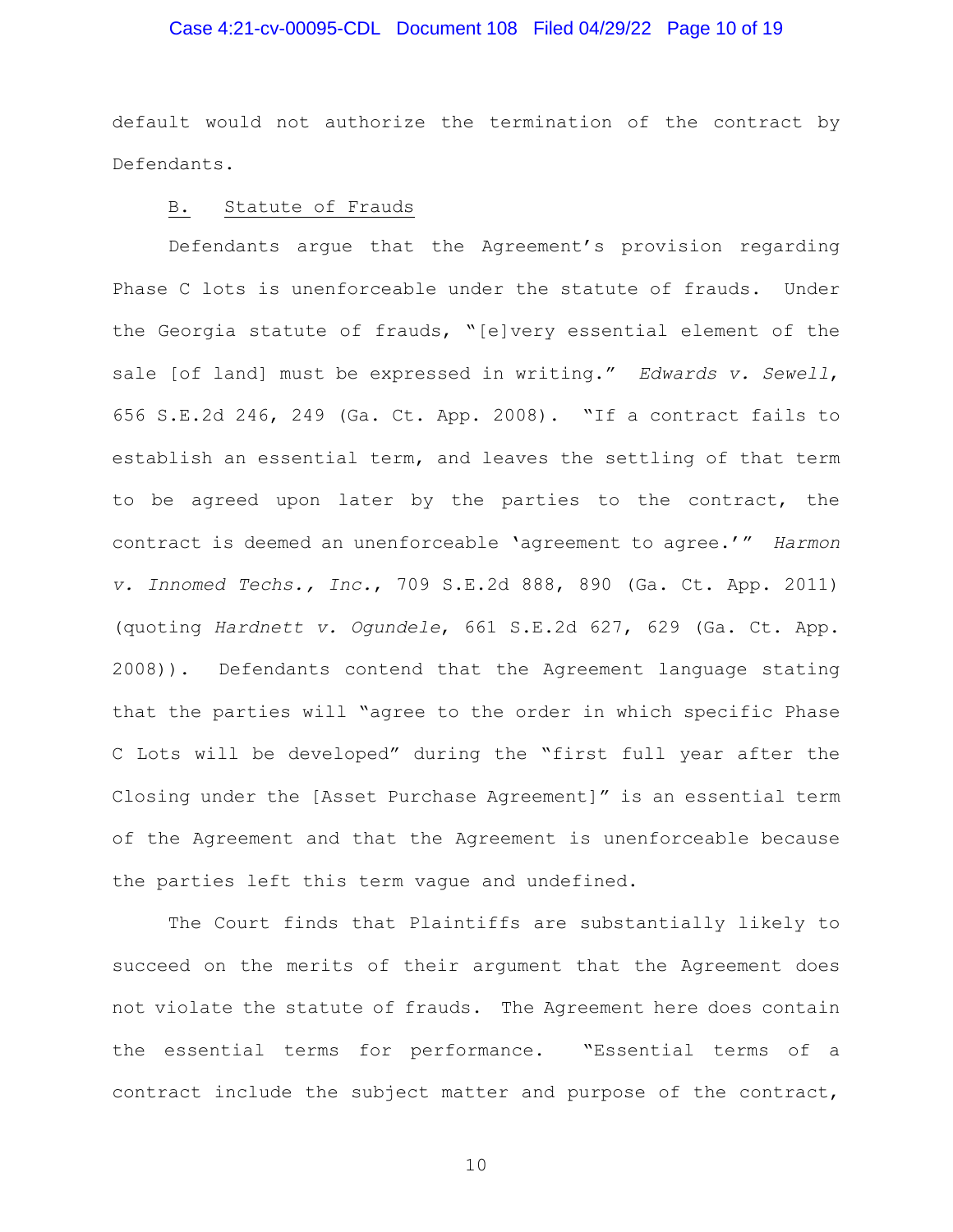#### Case 4:21-cv-00095-CDL Document 108 Filed 04/29/22 Page 11 of 19

the identity of the parties, and the consideration." *Steele v. Steele*, 782 S.E.2d 433, 434 (Ga. 2016). Deferring agreement on a non-essential term will not invalidate an "otherwise valid contract." *Goobich v. Waters*, 640 S.E.2d 606, 609 (Ga. Ct. App. 2006). Here, the Agreement provided the names of the parties, the price of the lots, development guidelines for the lots, and a takedown schedule providing a minimum number of Phase C lots to be sold each quarter. Leaving the parties with flexibility to determine the precise order of development of the Phase C lots certainly does not void the parties' contractual obligation to provide the Phase C lots which the Agreement clearly contemplates. It is substantially likely that Plaintiffs will ultimately prevail on their position that the Agreement does not violate the statute of frauds.

#### C. Obligations Regarding Phase B and Phase C Lots

Defendants argue that even if they did not effectively terminate the contract, Plaintiffs are not entitled to any Phase B Lots for the December 2021 and March 2022 quarters because Plaintiffs purchased excess Phase B lots in previous quarters. Although the contract provides for 30 Phase B lots to be taken down for each quarter ending December 31, 2021 and March 31, 2022, Plaintiffs are currently 109 Phase B lots ahead of schedule due to prior purchases in excess of the minimum takedown requirement. And the Agreement provides that any prior excess lot sales shall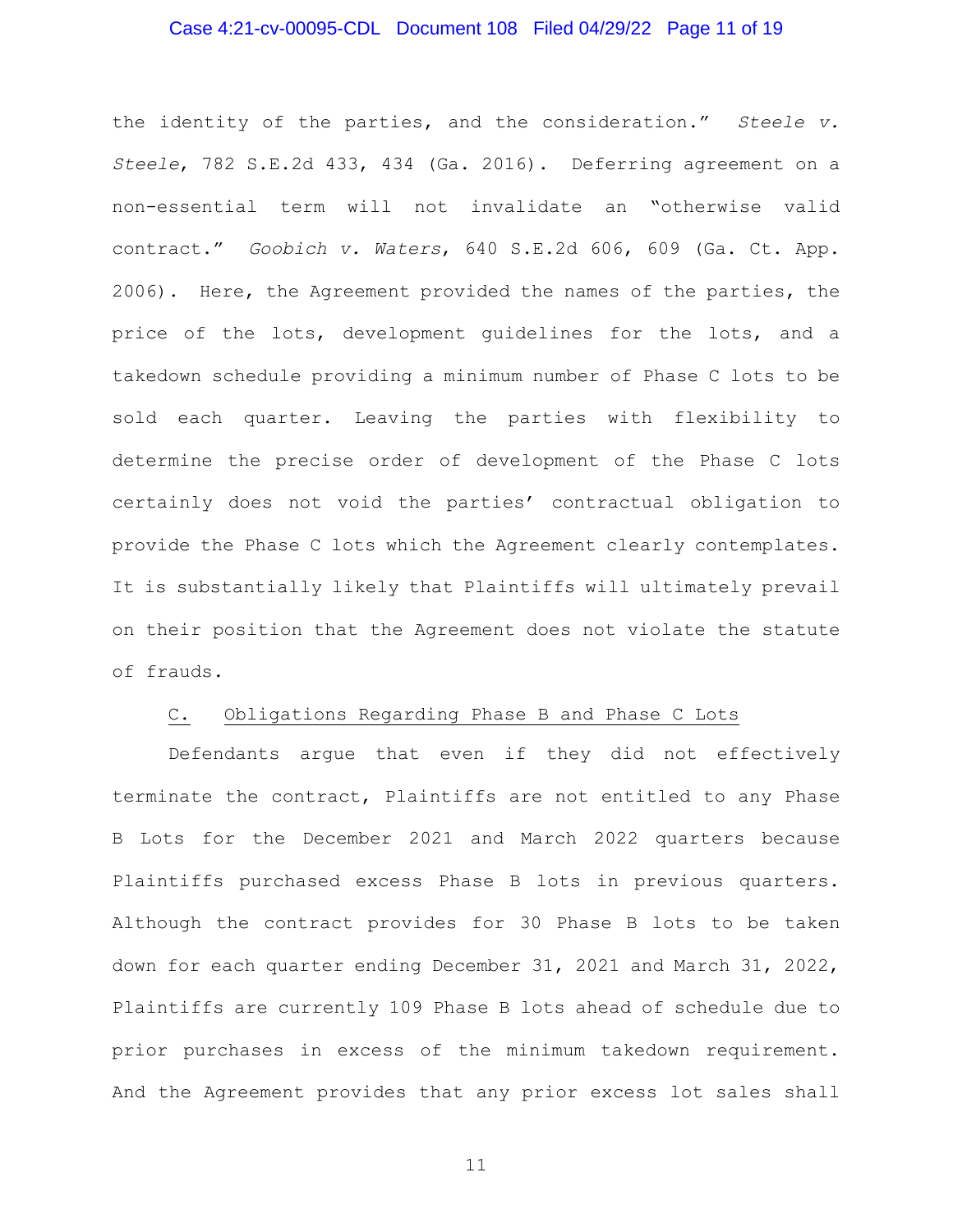# Case 4:21-cv-00095-CDL Document 108 Filed 04/29/22 Page 12 of 19

be "credited toward the Lot Takedowns required for the subsequent calendar quarter or quarters." As the quarters ending December 31, 2021, March 31, 2022, and June 30, 2022 only require 30 Phase B lots each, Defendants contend they would not be required to provide Phase B lots until the quarter ending September 30, 2022 when the previous excess takedowns are taken into account.

Plaintiffs argue that the Agreement, as a whole, demonstrates that prior excess lot sales were not intended to affect the minimum number of lots ASH-GH could purchase each quarter because the Agreement listed 429 Phase B lots while the Takedown Schedule only listed 412 Phase B lots. According to Plaintiffs, this means that ASH-GH would need to take down more than the minimum number of Phase B lots during some quarters to meet their purchase obligations under the Agreement. Plaintiffs also note that because all Phase B lots are completed and ready for purchase, there should be no issue with ASH-GH purchasing 30 Phase B lots in each quarter. Finally, Plaintiffs argue that the parties' course of performance before the present dispute established that ASH-GH could purchase more than the minimum number of lots each quarter.

 The Court interprets the parties' Agreement to provide that ASH-GH's prior excess lot purchases should be credited towards the Phase B lot requirements for the quarters ending December 31, 2021 and March 31, 2022. The plain language of the Agreement states that prior excess lot sales shall be credited towards the minimum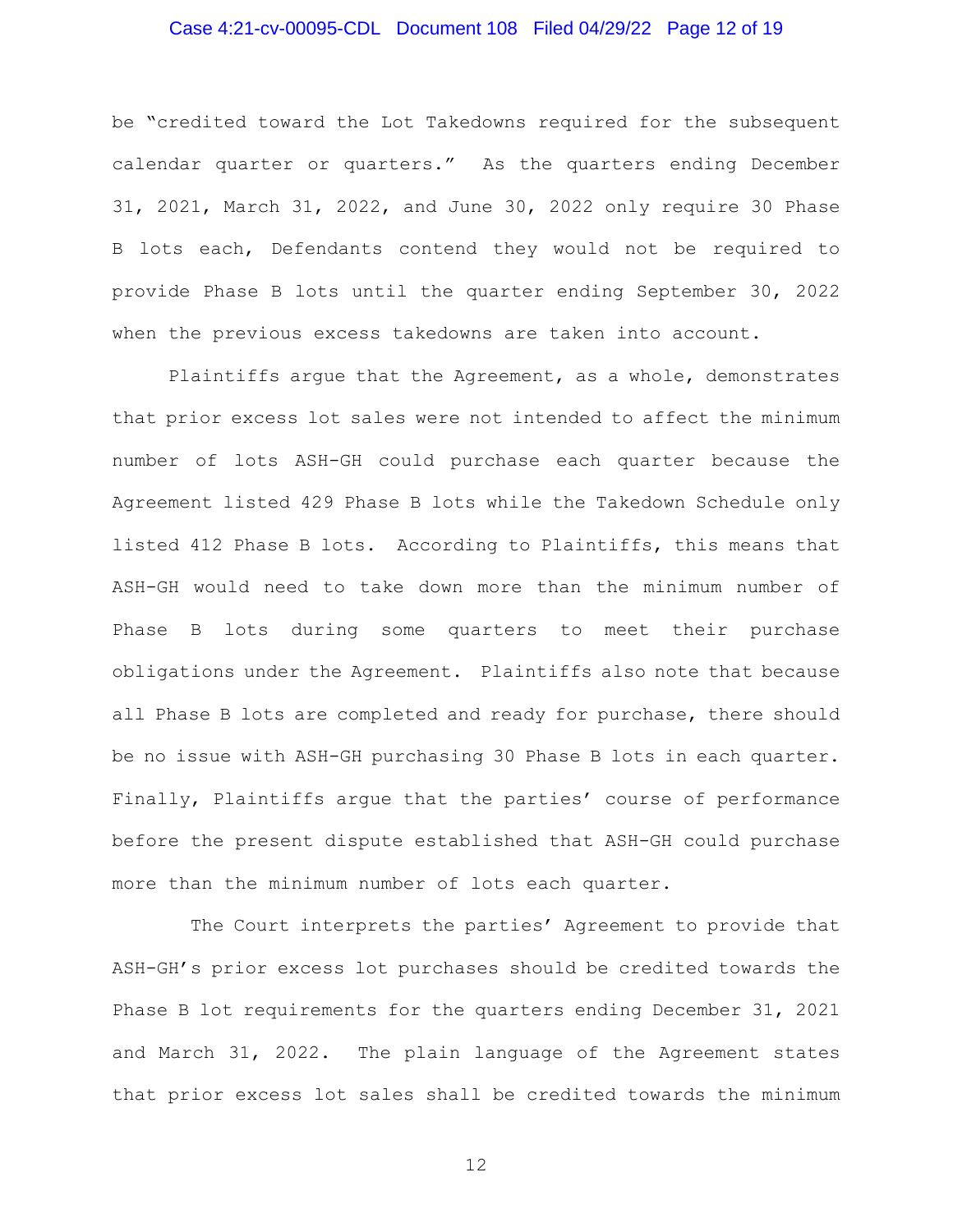#### Case 4:21-cv-00095-CDL Document 108 Filed 04/29/22 Page 13 of 19

takedown requirements for subsequent quarters. While ASH-GH may be entitled to purchase 17 more Phase B lots than are listed on the Takedown Schedule, that does not mean ASH-GH may disregard the contractual provision that prior excess lot sales be credited towards the minimum number of required takedowns in subsequent quarters. And, while the parties' course of performance may suggest that it was routine for ASH-GH to purchase more than the minimum takedown requirements of lots some quarters, Plaintiffs point to no contractual provision providing ASH-GH the right to purchase excess lots absent Defendants' consent. The Court therefore finds that Plaintiffs are not entitled to preliminary injunctive relief requiring Defendants to sell to it any additional Phase B lots at this time.<sup>1</sup>

This finding, however, does not mean that Defendants are discharged from their obligation to provide Phase C lots. Neither party maintains that the excess Phase B lots may be used to offset Phase C lot takedown obligations. Under the Agreement, Defendants owed Plaintiffs 15 Phase C lots on December 31, 2021 and 15 Phase

<sup>1</sup> Plaintiffs maintain that the Court previously decided this issue in their favor in its Order denying Plaintiffs' first motion for a preliminary injunction. Although the Court did state that "for the September 2021 quarter, Defendant is obligated under the contract, if it has not been effectively terminated, to provide 45 lots for sale to Plaintiffs," Order (Sept. 21, 2021), ECF No. 46, the Court did not determine at that time whether the minimum takedown requirement could be satisfied by excess lot sales in preceding quarters. Now that this issue is directly presented to the Court, the Court finds that the Agreement authorizes the use of previous excess sales as credits toward the Phase B takedown requirements.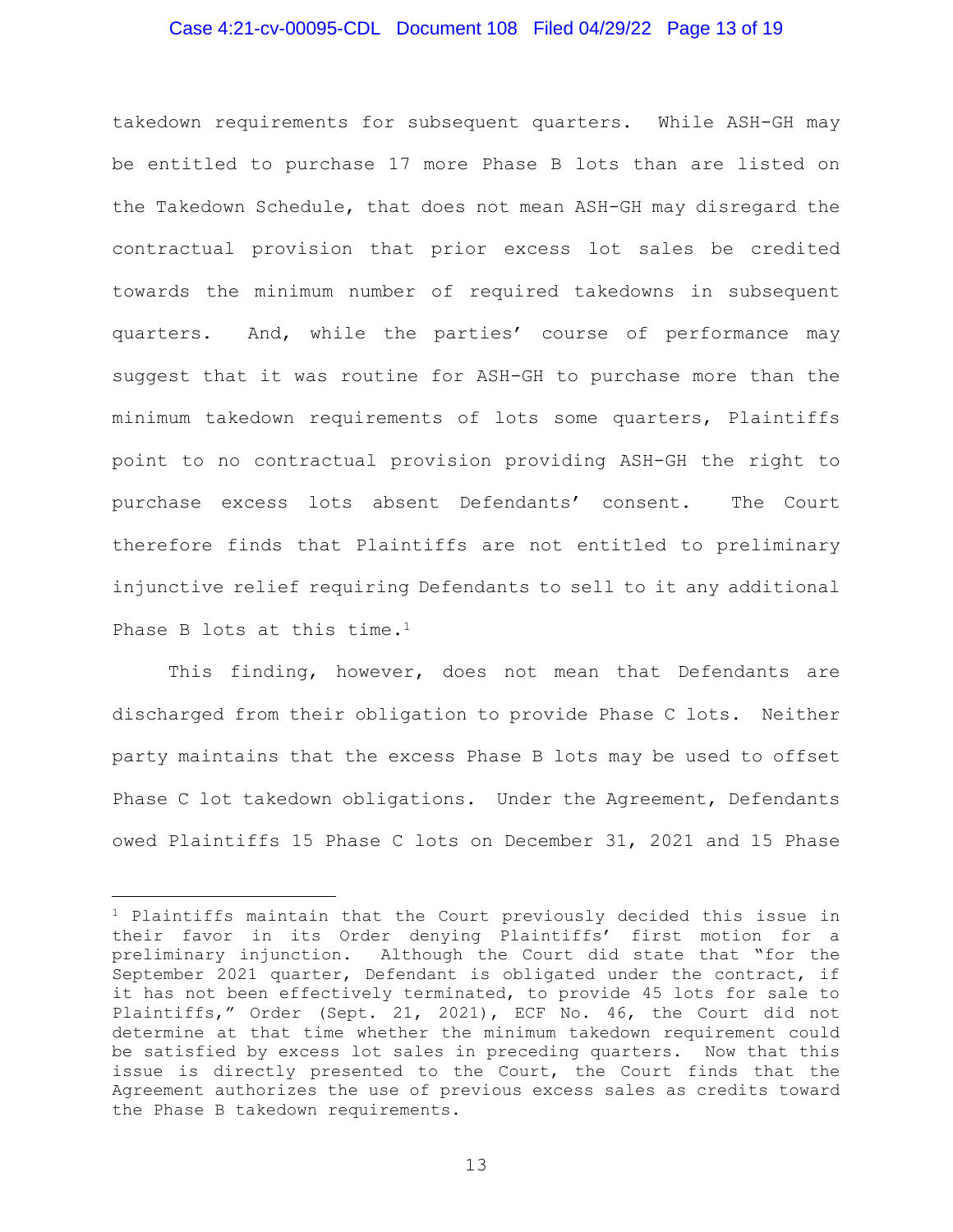#### Case 4:21-cv-00095-CDL Document 108 Filed 04/29/22 Page 14 of 19

C lots on March 31, 2022. According to the present record, which was confirmed at the hearing on the pending motion, only 29 Phase C lots have been finally developed. Thus, Plaintiffs are owed those 29 Phase C lots.

In summary, the Court finds that there is a substantial likelihood that Plaintiffs will prevail on their claim for specific performance of Defendants' contractual obligation to provide Plaintiffs with the 29 Phase C lots that Defendants have finished developing. The next issue is whether Plaintiffs will suffer irreparable injury if the Court does not order Defendants to sell those lots to them expeditiously.

#### **II. Irreparable Injury**

"An injury is 'irreparable' only if it cannot be undone through monetary remedies." *Ferrero v. Associated Materials Inc.*, 923 F.2d 1441, 1449 (11th Cir. 1991) (citations omitted). "[T]he asserted irreparable injury 'must be neither remote nor speculative, but actual and imminent.'" *Siegel v. LePore*, 234 F.3d 1163, 1176 (11th Cir. 2000) (quoting *Ne. Fla. Chapter of Ass'n of Gen. Contractors of Am. v. City of Jacksonville*, 896 F.2d 1283, 1285 (11th Cir. 1990). Defendants contend that Plaintiffs' injuries are not *per se* irreparable simply because Plaintiffs seek to buy land and argue that Plaintiffs' decline in business stems from Plaintiffs' reliance on Defendants' prior willingness to sell lots ahead of the Takedown Schedule. Thus, Defendants contend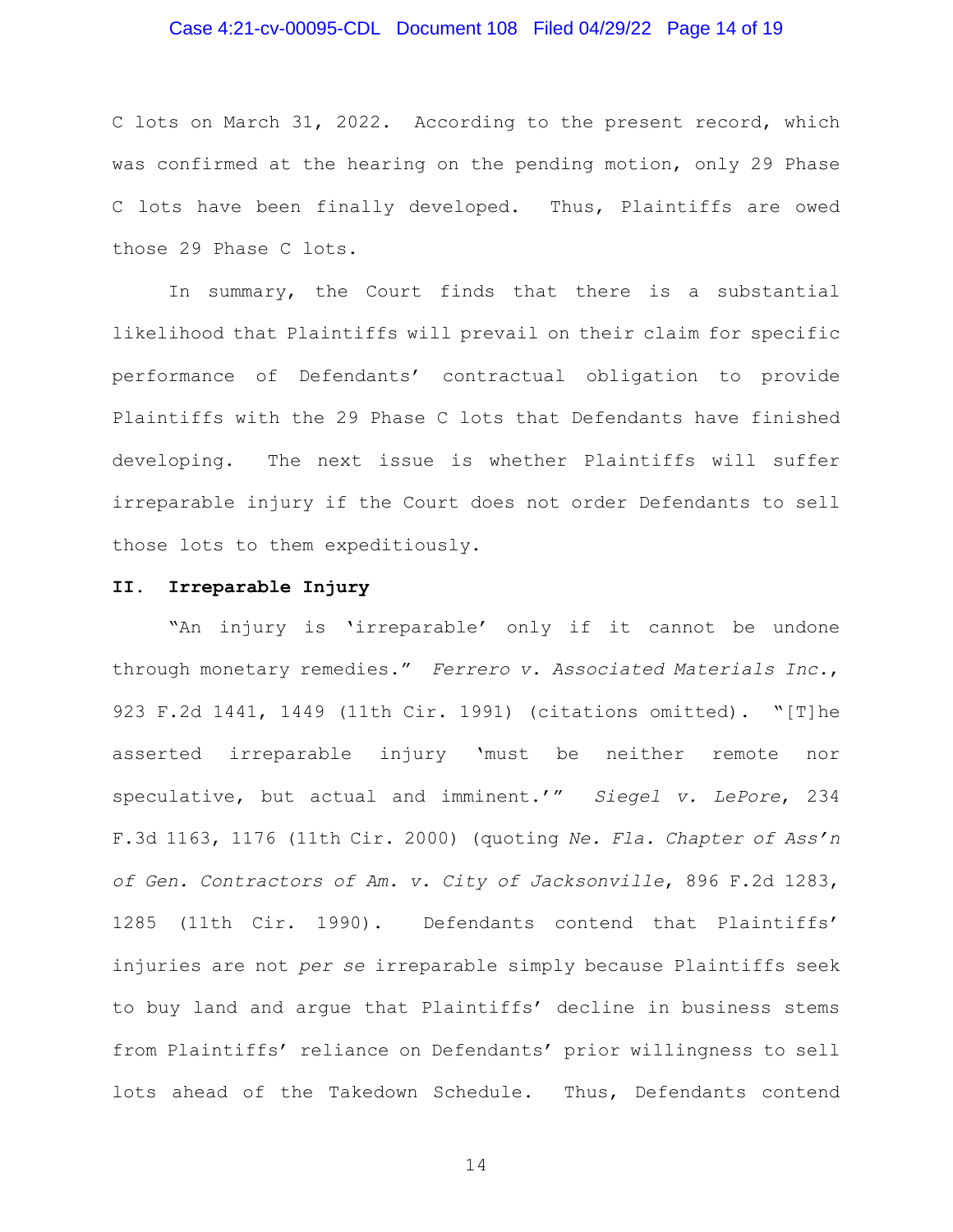## Case 4:21-cv-00095-CDL Document 108 Filed 04/29/22 Page 15 of 19

that Plaintiffs' harm is self-imposed because Plaintiffs modeled their business on excess lot sales not mandated by the Agreement.

Plaintiffs' evidence, however, is not restricted to harm caused by their inability to buy lots in advance of the minimum required by the Takedown Schedule. Plaintiffs point to a drastic decline in homes they have been able to start in 2022, indicating that Plaintiffs are having trouble procuring even a minimal number of lots instead of just lots in advance of the Takedown Schedule. Further, Plaintiffs have presented evidence that the lots they seek to purchase are unique because they cannot procure a ready supply of lots of a similar quality elsewhere in a reasonable timeframe. For example, Plaintiffs have been able to secure lots 1-2 hours from Columbus, but these lots are not built to fit ASH-GH building plans. Plaintiffs state that they are negotiating to purchase land near Hogansville, Georgia, but do not expect to close on any homes on those lots for at least two years.

 In support of their contention that they will suffer irreparable harm, Plaintiffs also point to the loss of customer goodwill and a negative impact on their relationships with employees, realtors, and suppliers. "Although economic losses alone do not justify a preliminary injunction, 'the loss of customers and goodwill is an irreparable injury.'" *BellSouth Telecomms., Inc. v. MCIMetro Access Transmission Servs.*, *LLC*, 425 F.3d 964, 970 (11th Cir. 2005) (quoting *Ferrero v. Associated*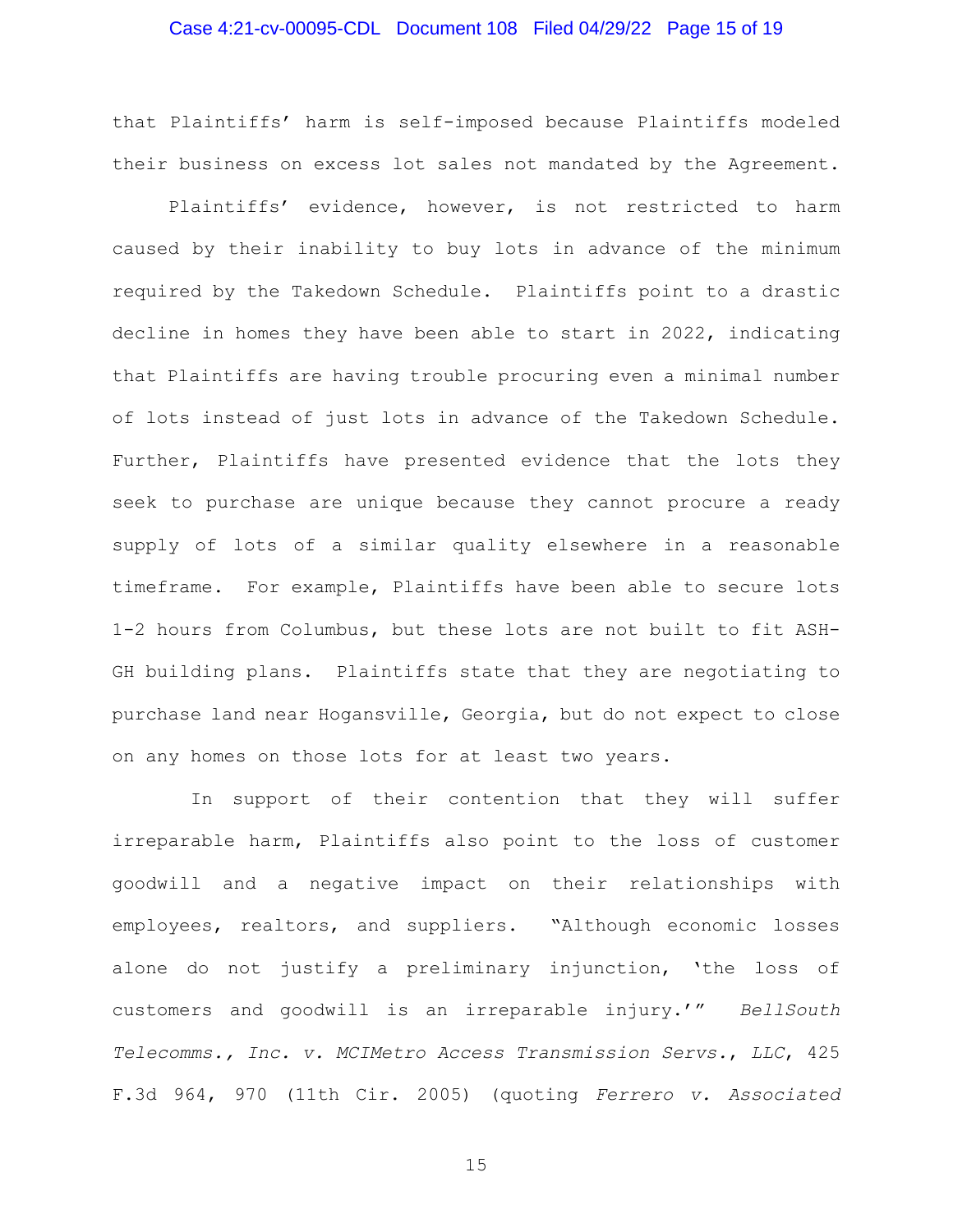#### Case 4:21-cv-00095-CDL Document 108 Filed 04/29/22 Page 16 of 19

*Materials Inc.*, 923 F.2d 1441, 1449 (11th Cir. 1991)). For example, Plaintiffs state that, after Erickson called two of ASH-GH's leading subcontractors and told them he would no longer sell lots to ASH-GH, these subcontractors left to work for other builders. Plaintiffs have presented evidence that trades are in short supply and it is nearly impossible to convince trades to return once they decide to work with another builder. Plaintiffs also point to evidence that real estate agents involved in cancelled pre-sale contracts, at least some of which were negotiated on behalf of ASH-GH by Rose Anne Erickson Realty, are directing customers away from ASH-GH. The Court finds that Plaintiffs have demonstrated that they will suffer irreparable injury absent preliminary injunctive relief.

#### **III. Comparative Injury and the Public Interest**

Lastly, Plaintiffs have presented evidence that "the threatened injury to [them] outweighs whatever damage the proposed injunction may cause [Defendants]" and that "the injunction would not be adverse to the public interest." *Wreal*, 840 F.3d at 1247. As previously explained, the threatened harm to Plaintiffs is substantial. As to Defendants' concern that they will get bogged down with complaints about lot quality, the Court notes that Plaintiffs have expressly waived any challenge they have to December 2021 and March 2022 lot quality. Pl.'s Reply 9, ECF No. 89; Hearing, 4/27/2022. Quite frankly, it is difficult to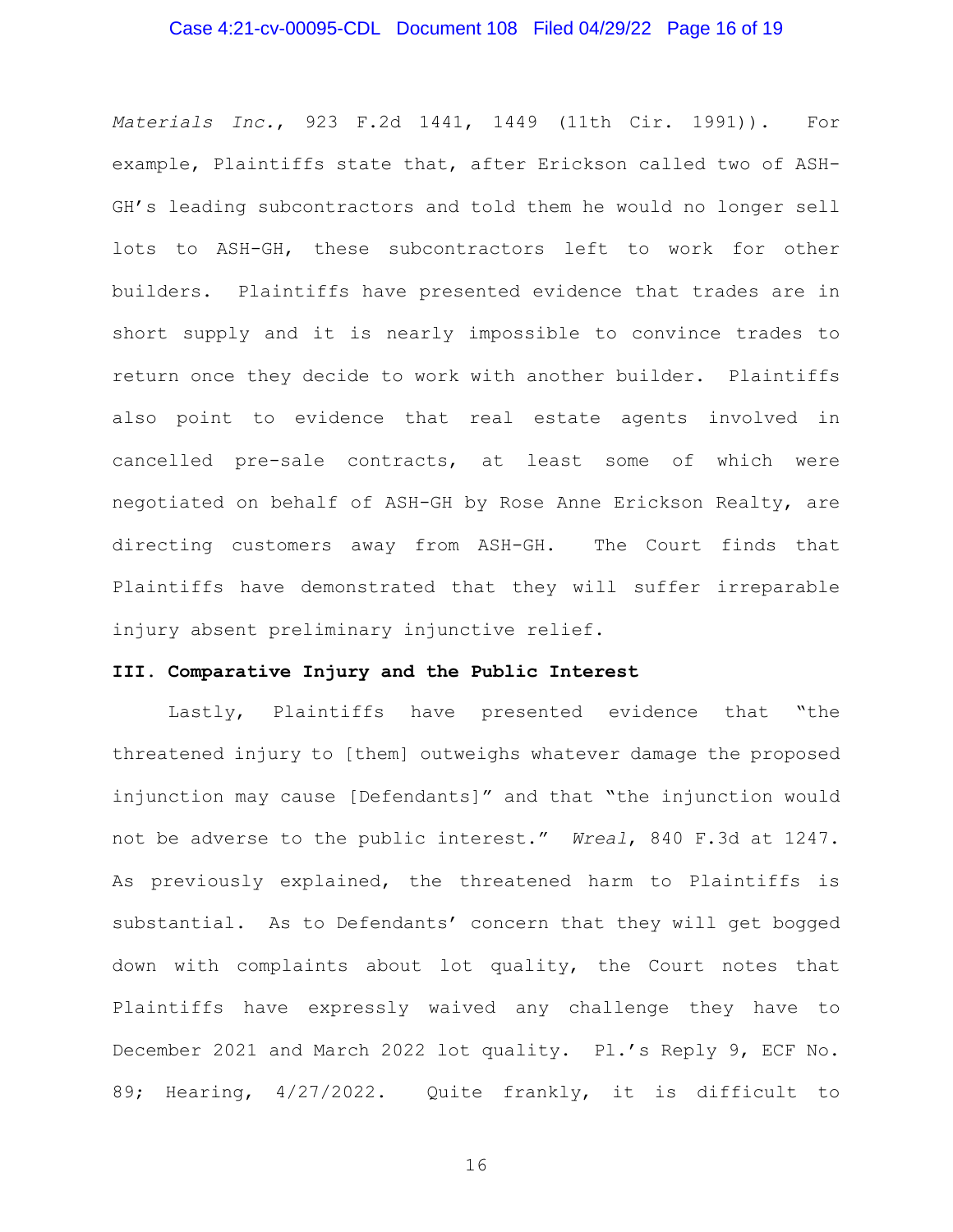## Case 4:21-cv-00095-CDL Document 108 Filed 04/29/22 Page 17 of 19

ascertain any substantial damage that Defendants are likely to suffer by the issuance of an injunction requiring them to sell 29 finished lots for a previously agreed upon fair market value as of the date that they were supposed to be delivered under the parties' contract. As for any additional lost profits due to lot value appreciation, Defendants can be protected with appropriate security given by Plaintiffs. The threatened harm to Plaintiffs absent preliminary injunctive relief clearly outweighs any harm to Defendants caused by the narrowly tailored injunction.

The Court further finds that the issuance of preliminary injunctive relief is not against the public interest. The Court finds unpersuasive Defendants' argument that preliminary injunctive relief is inappropriate because it has the potential to place the Court in the role of "contract manager" for the parties. While the Court certainly does not relish such a role, the Court observes that it is simply ordering performance of the parties' contractual obligations for the December 2021 and March 2022 quarters in order to temporarily maintain the status quo under the Agreement until the claims can be fully litigated. Compliance with the Court's order will not create any undue burden on the parties given that the lots are fully developed, Plaintiffs have waived any claims regarding lot quality, and the only thing that remains to be done to consummate the sales is the signing of the appropriate paperwork to transfer ownership and the wire transfer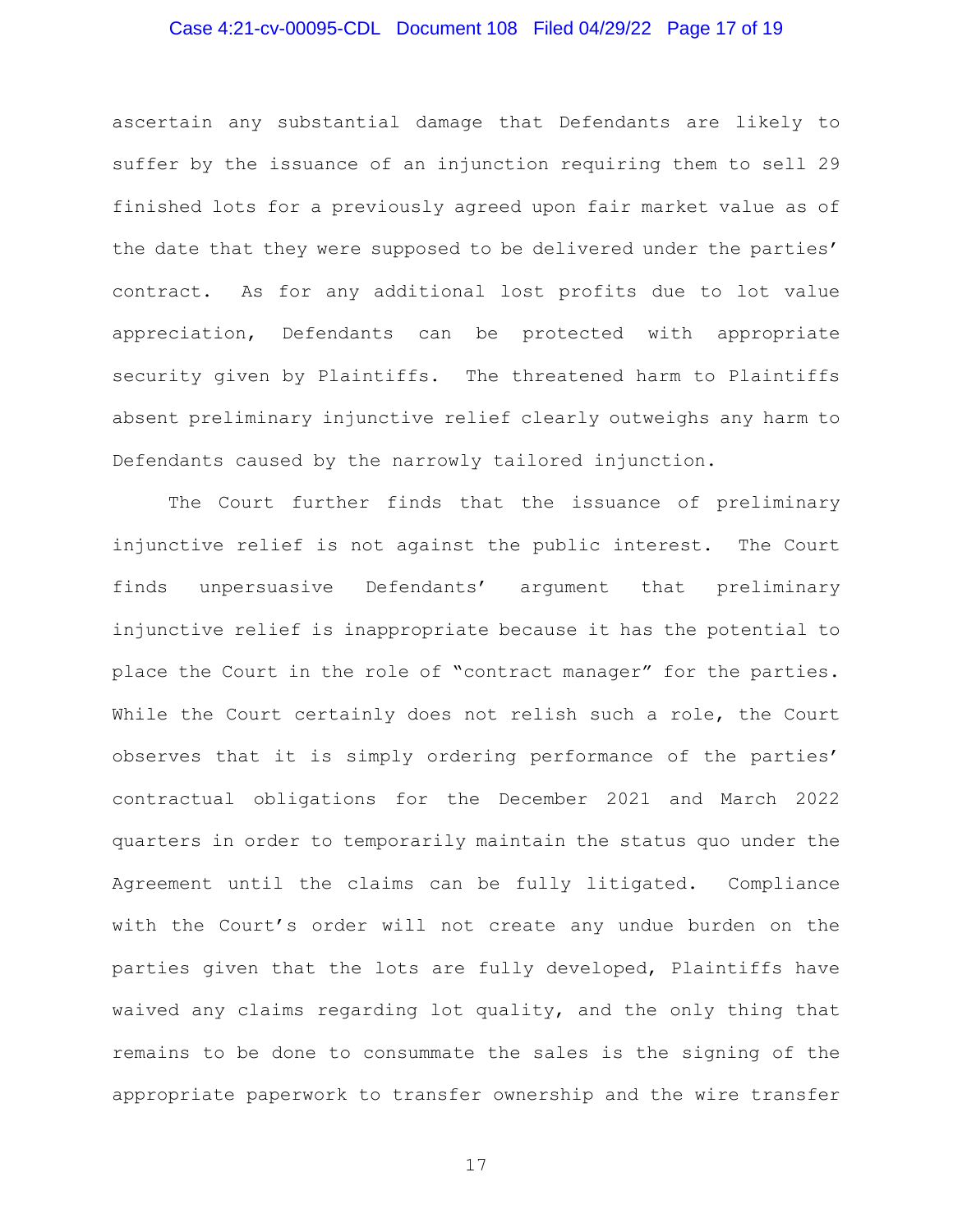#### Case 4:21-cv-00095-CDL Document 108 Filed 04/29/22 Page 18 of 19

of funds as payment. Although the sales cannot be undone if it is later determined that the injunction should not have been issued, adequate security can be provided to protect Defendants in that circumstance. The issuance of the preliminary injunction here is not adverse to the public interest.

#### CONCLUSION AND PRELIMINARY INJUNCTION

Based upon the foregoing findings of fact and conclusions of law, Plaintiffs' second motion for a preliminary injunction (ECF No. 62) is granted to the extent described in this Order. Accordingly, the Court orders the following:

(1) Within 14 days of today's order, Defendants shall transfer ownership to Plaintiffs of 15 Phase C lots for the quarter ending December 31, 2021 and 14 Phase C lots for the quarter ending March 31, 2022 in exchange for the payment by Plaintiffs to Defendants of \$1,774,860.00, which represents \$60,770.00 per lot for the 15 lots and \$61,665.00 per lot for the 14 lots and which are the per lot prices as of the date that the lots were supposed to be delivered under the parties' Agreement. This payment shall be made in full without any reduction of the previous deposit which represents liquidated damages under the parties' Agreement if it is later determined that the Agreement was properly terminated.

(2) Plaintiffs shall give security pursuant to Federal Rule of Civil Procedure 65(c) in the amount of \$500,000.00 to pay for the costs and damages sustained by Defendants should it be found